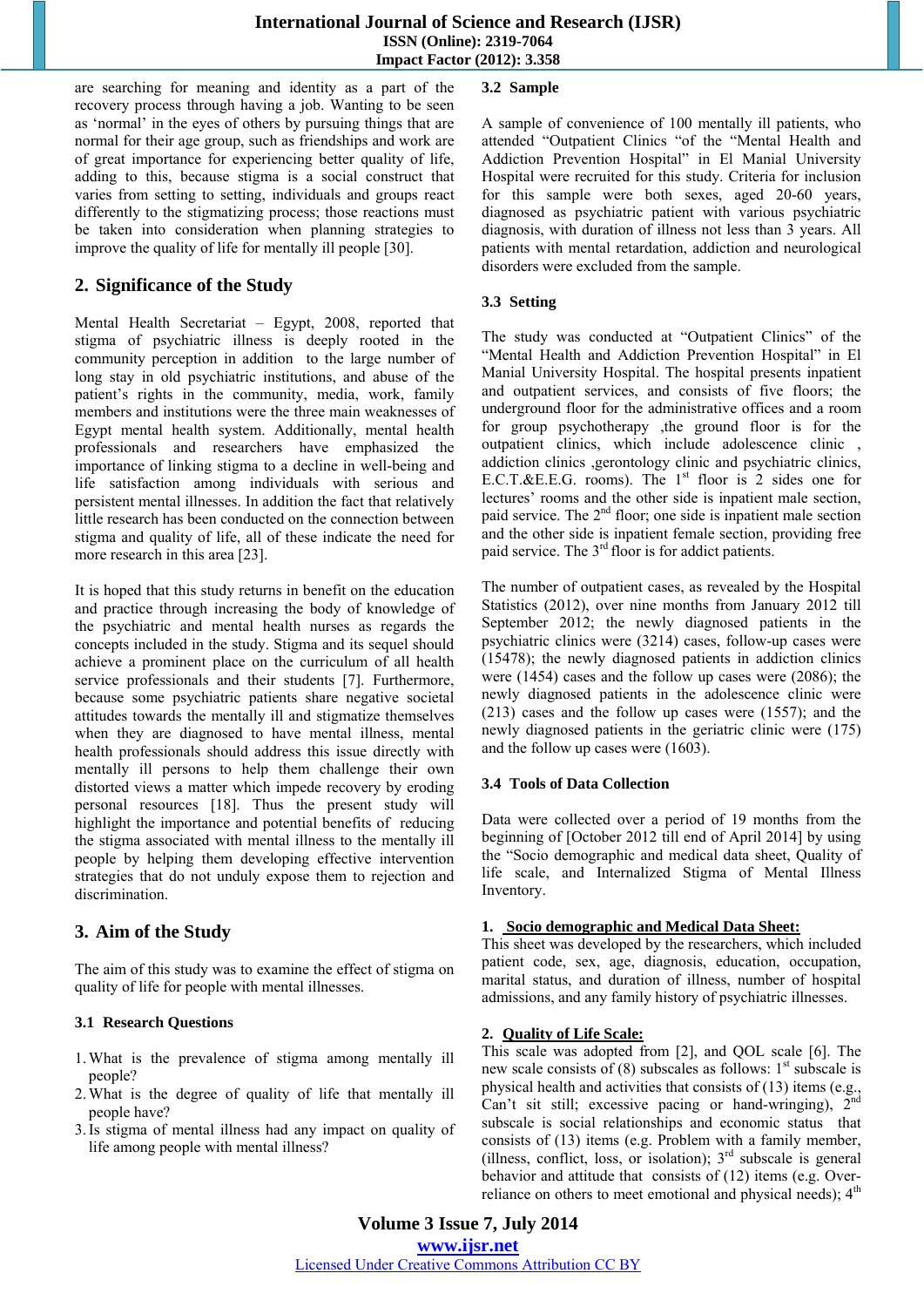subscale is habits that consists of (3) items (e.g. Alcohol use causing harm to self or others;  $5<sup>th</sup>$  subscale is thought and speech that consists of (12) items (e.g. Bizarrely illogical or disorganized behavior or speech (bizarre posturing, illogical speech), 6th subscale is memory and attention that consists of (2) items (e.g. Difficulty learning new things; forgetting to take medications; forgetting to keep appointments );  $7<sup>th</sup>$ subscale is orientation and insight that consists of (2) items (e.g. Gets lost near home, doesn't know the year, or not awake enough to drive a car etc.);  $8<sup>th</sup>$  subscale is mood that consists of (20) items (e.g. Panic Attacks Sudden, brief attacks of intense, unreasonable fear or panic not due to a specific situation). Each statement is rated on the following 3-point Likert scale:  $2 =$  little difficulty,  $1 =$  moderate difficulty,  $0 =$  severe difficulty. The reliability of the tool was measured by Cronbach's alpha test = .864, indicating a high degree of internal consistency.

#### **3. Internalized Stigma of Mental Illness (ISMI) Inventory (Ritsher & Jennifer, 2003).**

This scale measures the subjective experience of stigma of Mental Illness and is consisting of 29 items (e.g., "Having a mental illness has spoiled my life" and "I feel out of place in the world because  $\overline{I}$  have a mental illness"). Each statement is rated on the following 4-point Likert scale:  $0 =$  strongly disagree,  $1=$  disagree,  $2=$  agree,  $3=$  strongly agree. The scoring system of the scale was, (0-29) indicates low stigma,  $\geq$ 30 indicates stigma. The reliability of the tool was measured by Cronbach's alpha test  $= (0.887)$  indicating a high degree of internal consistency.

## **4. Ethical consideration**

A written ethical approval was obtained from the Ethical Committee of Scientific Research at the Faculty of Nursing, Cairo University. In addition, an official permission to conduct the proposed study was obtained from the head of "Mental Health and Addiction Prevention Hospital at El Manial University Hospital. A complete description of the purpose and nature of the study was done to the subjects. All subjects were informed that participation in the current study is voluntary, anonymity and confidentiality of each subject was protected by the allocation of a code number for each subject who responded to the questionnaire. Subjects were informed that they could withdraw at any time from the study without giving any reason In addition, their oral consent was taken.

# **5. Procedure**

The researchers made a comprehensive reading of the available literature to assure the significance of the study and to attain an idea about previous and current researches in this field; a written ethical approval was received from the Ethical Committee of Scientific Research at the Faculty of Nursing, Cairo University. In addition, an official permission was obtained from the Head of the Outpatient Clinics of the Mental Health and Addiction Prevention Hospital at El Manial University Hospital. Tools were constructed after reviewing related literature and researches. All the tools were revised by a panel of experts to assure their content validity. After explaining the purpose of the study and getting oral agreement, the investigator interviewed each participant individually to collect the required data included in the socio demographic and medical data sheet. It was filled in by the investigators, followed by quality of life interview scale, and internalized stigma of mental illness (ISMI) inventory. The interviews were conducted at the "Outpatient Clinics" of the "Mental Health and Addiction Prevention Hospital" in "El Manial University Hospital". The investigators collected data [over a period of 19 months beginning of October 2012 till end of April 2014.] The interview with each participant took between 30 minutes to one hour. Questions were asked and recorded by the investigators.

### **6. Results**

Table (1) reveals that, the studied sample consists of 100 psychiatric patients with a mean age 34.53 and standard deviation 10.089, 39% were 20-30 years old, 33% were 30- 40 years old, 17% were 40-50 years old, and 11% were aged 50 years old or more. As for sex, 60% of the studied samples were males while 40% were females. The table also reveals that, in relation to educational level, 19% were illiterates, 27% were read and write, 40% completed secondary education and 14% completed high education. As regards occupational state, less than three fifths (59%) of the studied sample were not working, more than one quarter of them  $(27.0\%)$  had private work, and only  $14\%$  of them were employees. Considering marital status 41% of studied sample were married, more than two fifth (44.0%) of them were single, 13.0% were separated, and 2.0% were widowed.

**Table 1:** Frequency distribution of the studied sample according to their socio demographics (n=100).

| <b>Items</b>  | No | $\frac{0}{0}$      | <b>Items</b>             |    | $\frac{0}{6}$ |
|---------------|----|--------------------|--------------------------|----|---------------|
| Age (years)   |    |                    | Marital Status           |    |               |
| $20 -$        | 39 |                    | 39 Married               | 41 | 41            |
| $30 -$        | 33 |                    | 33 Single                | 44 | 44            |
| $40-$         | 17 | 17                 | Separate                 | 13 | 13            |
| $50-$         | 11 | 11                 | Widowed                  | 2  | 2             |
| Mean $\pm$ SD |    | $34.53 \pm 10.089$ |                          |    |               |
| <b>Sex</b>    |    |                    | <b>Educational Level</b> |    |               |
| Male          | 60 |                    | 60 Illiterate<br>19      |    | 19            |
| Female        | 40 |                    | 40 Read & write          | 27 | 27            |
| Occupation    |    |                    |                          | 40 | 40            |
| Employee      | 14 | 14                 | Secondary education      |    |               |
| Private work  | 27 | 27                 |                          |    | 14            |
| Not working   | 59 | 59                 | High education<br>14     |    |               |

Table (2) reveals that, half of the studied sample (50%) of studied sample had no previous admissions to psychiatric hospitals, 18% were admitted once, 14% were admitted twice and 18% of them were admitted thrice or more.

**Table 2:** Frequency distribution of the studied sample according to their number of previous admissions to psychiatric hospitals (n=100).

| $\mu$ s yumatriu nuspitais (n=100). |     |      |  |  |  |  |
|-------------------------------------|-----|------|--|--|--|--|
| <i>Previous admission</i>           | No. | ℅    |  |  |  |  |
| None                                | 50  | 50.0 |  |  |  |  |
| Once.                               | 18  | 18.0 |  |  |  |  |
| Twice.                              | 14  | 14.0 |  |  |  |  |
| Thrice or more                      | 18  | 18.0 |  |  |  |  |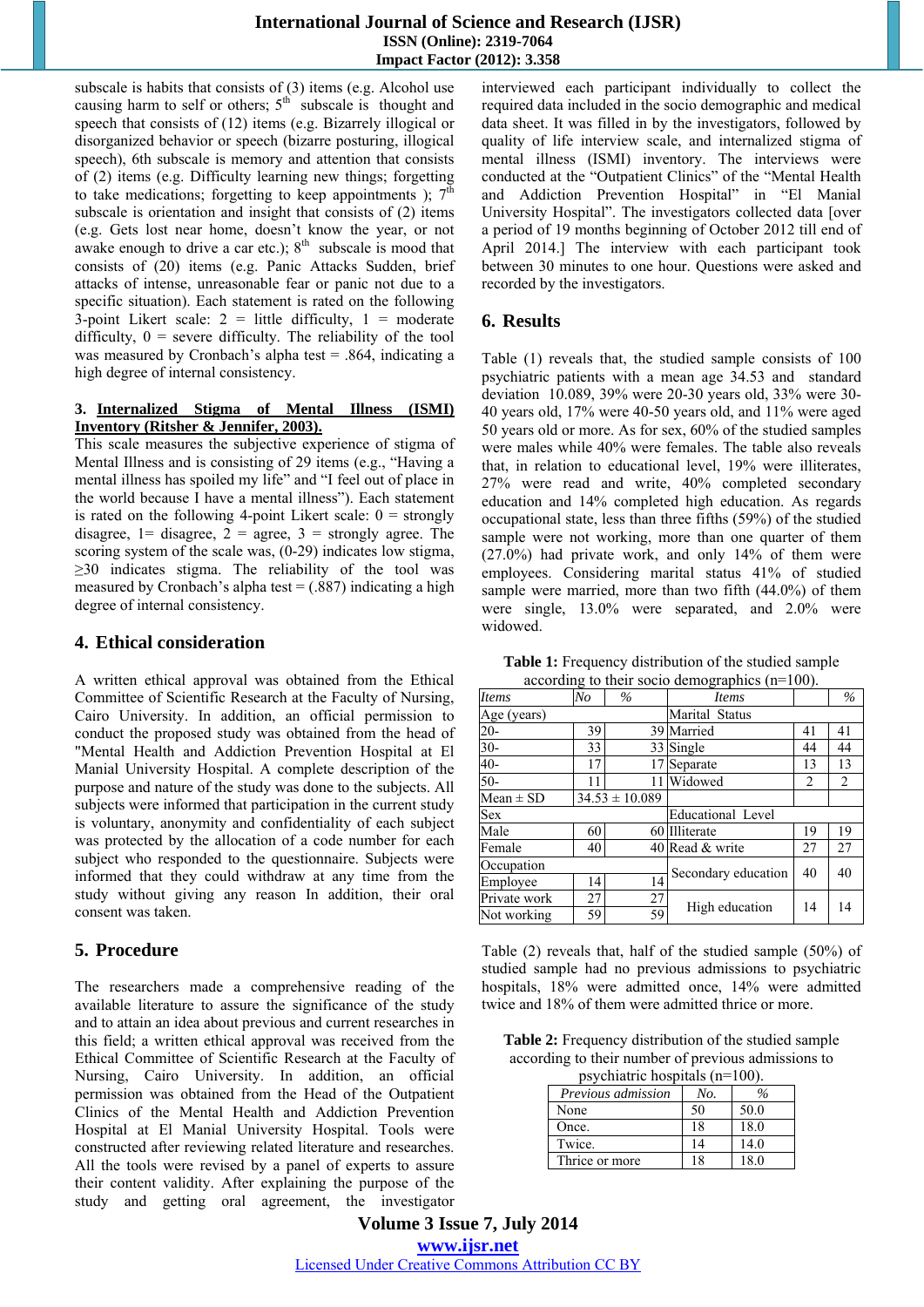Figure (1) shows that 39% of studied sample had bipolar disorder, 40% were schizophrenics, 16% had major depressive disorder and 5% had schizoaffective disorder.



**Figure 1:** Distribution of the studied sample as regards their diagnosis (n=100).

Table (3) shows duration of psychiatric illness among the studied sample with a mean duration of 9.63 and standard deviation 6.752. Moreover, more than two thirds of them (70%) had illness for 3-< 10 years, less than one fifth (19%) suffered from mental illness for  $10 \le 20$  years, and only 11% had experienced mental illness for 20 years or more.

**Table 3:** Frequency distribution of the studied sample regarding their duration of the psychiatric illness (n=100*).* 

| Duration of Illness (In years) |        |      | No. |       |
|--------------------------------|--------|------|-----|-------|
|                                |        |      |     |       |
|                                |        |      |     |       |
|                                | $20 +$ |      |     |       |
| $Mean \pm SD$                  |        | 9.63 |     | 6.752 |

Figure (2) indicates that most of the studied sample (91%) had experienced stigma from their mental illness, and only 9% didn't experience any stigma with a mean 46.97 and standard deviation 12.102.

### **Figure 2**



**Figure 2:** Distribution of the studied sample as regards their degree of stigma (n=100).

Table (4) indicates that less than half (45%) of the studied sample showed moderate total QOL, slightly more than one third (35%) showed high total Q.O.L and 20% had low total QOL with a mean 107.67 and standard deviation 20.806.

| <b>Table 4:</b> Frequency distribution of the studied sample as |  |
|-----------------------------------------------------------------|--|
| regards their stigma degrees $&$ total quality of life (n=100   |  |

| Total Quality of Life | No.                 | $\frac{0}{6}$ |
|-----------------------|---------------------|---------------|
| Low $(0 - 24)$        | 20                  | 20.0          |
| Moderate $(24 - 30)$  | 45                  | 45.0          |
| High $(30 - 40)$      | 35                  | 35.0          |
| Mean $\pm$ SD         | $107.67 \pm 20.806$ |               |

Table (5) shows the degrees of quality of life subscales, social relationships and economic status domain, habits domain, memory and attention domain, orientation and insight domain, thought and speech domain, physical health and activities' domain, showed the highest frequencies in low QOL (100%, 100%, 100%, 100%, 97% & 94% respectively). Meanwhile, 41% of the studied sample had moderate QOL regarding their general behavior and attitude

Table 5: Distribution of the studied sample according to their levels of quality of life domains (n=100).

| <b>Degrees</b>                  |                | Low           |               |               |          | <b>High</b>   |  |
|---------------------------------|----------------|---------------|---------------|---------------|----------|---------------|--|
| <b>Domains</b>                  |                | Moderate      |               |               |          |               |  |
| of OOL                          | N <sub>o</sub> | $\frac{0}{0}$ | No.           | $\frac{0}{0}$ | No       | $\frac{0}{0}$ |  |
| Physical health & activities    | 94             | 94.0          | 5             | 5.0           |          | 1.0           |  |
| Social Relationships & economic |                | 1001100.0     | $\theta$      | 0.0           | $\Omega$ | 0.0           |  |
| status                          |                |               |               |               |          |               |  |
| General behavior & Attitude     | 59             | 59.0          | 41            | 41.0          | $\Omega$ | 0.0           |  |
| Habits                          |                | 100 100.0     | $\theta$      | 0.0           | $\Omega$ | 0.0           |  |
| Thought & speech                | 97             | 97.0          | $\mathcal{E}$ | 3.0           | $\theta$ | 0.0           |  |
| Memory & Attention              |                | 100 100.0     | $\Omega$      | 0.0           | $\Omega$ | 0.0           |  |
| Orientation& insight            | 100            | 100.0         | $\Omega$      | 0.0           | $\Omega$ | 0.0           |  |
| Mood                            | 47             | 47.0          | 30            | 30.0          | 23       | 23.0          |  |

Table (6) shows that there's inverse highly statistically significant correlation between QOL and stigma, when  $r = .587^*$ at p=.000.

|  |  |  |  |  |  |  |  | Table 6: Correlation among study variables of the studied |  |
|--|--|--|--|--|--|--|--|-----------------------------------------------------------|--|
|--|--|--|--|--|--|--|--|-----------------------------------------------------------|--|

|           |       | sample |                    |  |  |
|-----------|-------|--------|--------------------|--|--|
| Study     |       |        | Stigma             |  |  |
| Variables |       |        |                    |  |  |
| 0.0.L     |       |        | ີ່ <del>−</del> ** |  |  |
| Stigma    | $n^*$ |        |                    |  |  |

# **7. Discussion**

The current study was conducted to examine the effect of stigma on quality of life for people with mental illnesses, In relation to level of stigma among the studied sample, The study finding revealed that most of the studied sample were non stigmatized. This result may be returned to the concomitant personal and public perception regarding mental illness and its symptoms that may make the patients either disturbed in their relations with other people, at work, friends and even at home or totally far from reality. This view is congruent with that of [33], who reported that the perceived effect of stigma was greater if the patient had more prominent positive symptoms, adding to this the great subjective feeling that they are not full members of society that may produced from the objective level of discrimination that an individual is exposed to [35].

This finding also was supported by [27] who revealed that a larger proportion of their study sample reported seeking relief from traditional alternative treatments and contributed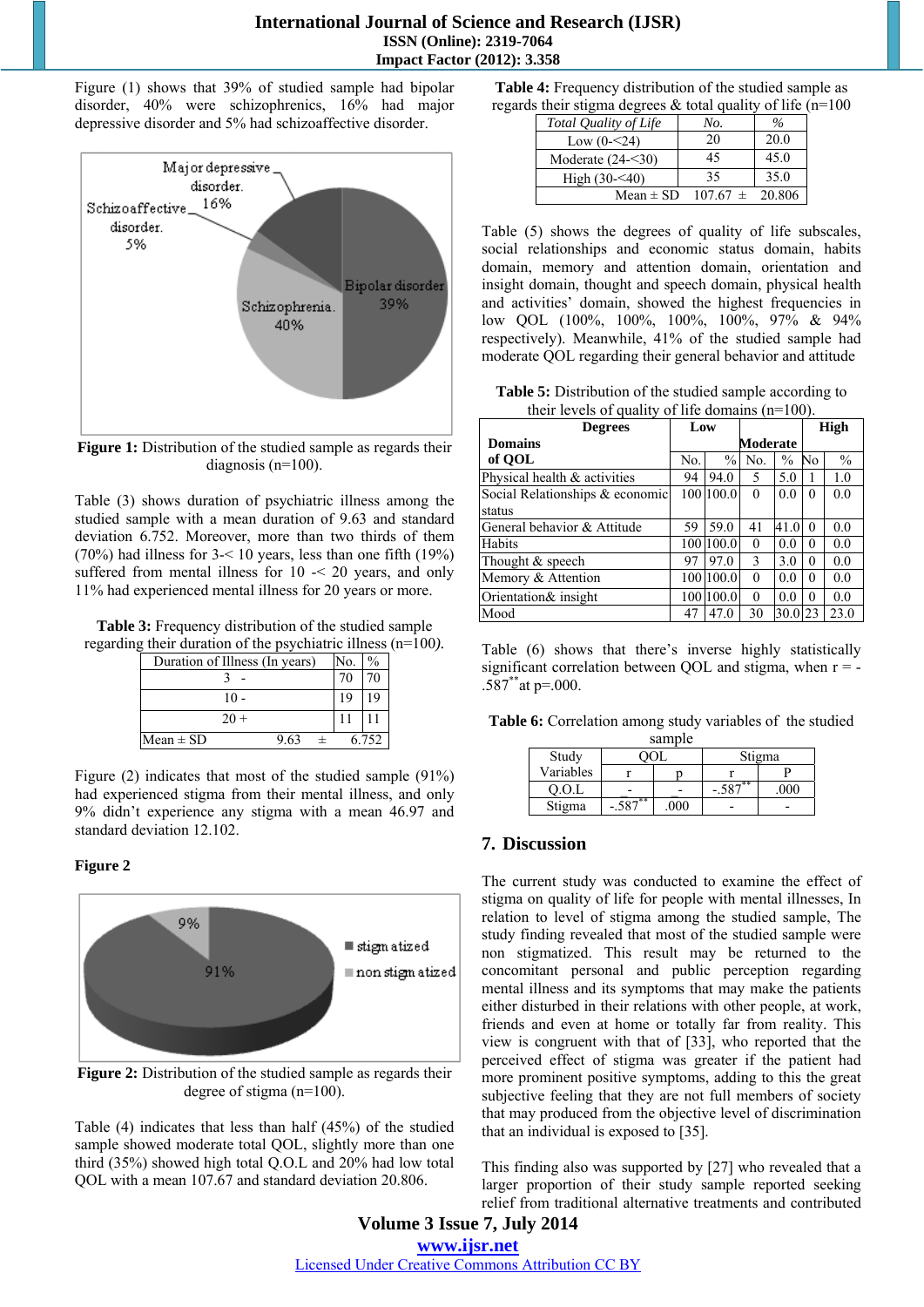to having anxiety about disclosing the illness to others or continuing treatment. Additionally this current study result was congruent with that of [29], which reported that most of patients (85.72%) classified their disease as mood disorder or confusion, nervousness, anxiety, stress, and problems in the head, and only 17.14% denominated themselves as mentally ill or mad and reported to have hallucinations, and this might indicate that they were not accepting having mental illness or psychiatric symptoms.

In this context, [17] studied "Insight enhancement program" on "Improving The perception of internalized stigma, and locus of control among schizophrenic patients", and reported that the patients lacking insight were not stigmatized may be as a result of denying having mental illness that protects patients from receiving the negative cultural aspect, that the society usually encompasses toward psychiatric patients such as dealing with them as dangerous, non-responsible, and retarded persons. As well [28], who studied "Insight into insight: A study on understanding schizophrenia", stated that lack of insight is thought to be a psychological defense, and denial is a mechanism of preserving the individual's selfesteem, minimizing the social and cultural context of each individual. From another perspective, [14] and [10] suggested that mental illness is not stigmatized, or at least does not elicit as much stigma in the Arab world compared to other societies, often explaining this with reference to religion in non-western societies.

Considering the relationship between socio demographic characteristics, medical data and stigma, there was a positive significant correlation between job and stigma, and there was no significant relation between the rest of socio demographic characteristics, medical data and stigma. As regards the job, there was evidence suggests that unemployment is a risk factor for the development or exacerbation of mental health conditions [11]. Unemployment also results in decreased social networks and loss of structure, purpose and identity [5], [9]. However, [8] concluded that judgments of social distance were virtually independent of any socio-demographic characteristics of the study sample.

Regarding the relationship between stigma and study sample's age, the result showed no significant relation between both, this finding was also supported by [43] who didn't find an association between stigma and age. Additionally, [15] added that, there was no statistical significance between stigma  $\&$  age, but it was found that subjects aged 40-50 years reported a slight but not significantly higher level of knowledge and higher positive attitude toward mental illness, this might be because as middle aged adult have a deeper and focused vision to different issues, also they are generally more positive, accepting understanding and experienced.

Moreover, on the time that mental health problems are among the most important contributors to the global burden of disease and disability, mental and behavioral disorders are estimated to account for 12% of disability-adjusted lifeyears lost globally, and 31% of all years lived with disability at all ages and in both sexes. Yet, more than 40% of countries have no mental health policy, over 90% have no

mental health policy that include adolescents and children, and over 30% have no mental health programmes [41].

In addition, the current study results revealed that there was no significant relation between stigma and sex. This result was concomitant with that of [43], on the contrary when referring to gender as a factor that may affect feeling of stigma, [3] reported that females were more stigmatized than males for identical behavior.

The individual's level of education is another concern that was considered to have effect on the individual's experience of stigma in literature, although the current study didn't approve significant relation between both, [4] revealed that the level of education has interesting relation with the feeling of stigma, which is found to increase with level of education and this was returned to the Probability of the fact that people might attribute psychiatric illness with lower level of mental capabilities; and therefore think that by disclosing their illness, their credibility and influence may be lost in the society.

Adding to the previous factors that may affect experience of stigma, the number of admissions to psychiatric hospitals, although half of the sample were not admitted previously to psychiatric hospitals and the number of admissions did not reach a significant level, This may indicate a relation to stigma, as interpreted by [29], who revealed that their study participants told that they did their best to avoid hospitalization in order to keep their social integration at work, school, family, etc.

Concerning patient's total quality of life degrees, the highest percentage of the studied sample demonstrated moderate degree of QOL, followed by high degree of QOL, and the least percentage had experienced low quality of life. This result could be attributed to the long duration of illness that patients had experienced, as it was specified in the inclusion criteria (more than 3 years) and reported by patients. This duration may be enough to make the patients adapt to their illness and modulate their life to the new circumstances. From another view, [2], who examined "schizophrenic patients' families psycho-education: outcomes on patient quality of life and disease relapse rate", they stated that the major improvements in the pharmacological as well as psychosocial treatments of patients have increased their hope and the psychiatrists' ambition not only to reduce symptoms, but also to improve quality of life and increase patients' reintegration.

Furthermore, the onset of a first episode of psychosis is frequently associated with a pronounced decline in education and employment [16] and by the time young people present to mental health services, close to half are already unemployed [24], [34], [40]. On the other hand the [26] argued that, people living with chronic illnesses, who anticipate greater stigma and living with concealable stigmatized identities are more likely to socially isolate themselves, experience lower quality of life; and this relationship is explained, in part, by higher stress, lower social support and lower patient satisfaction.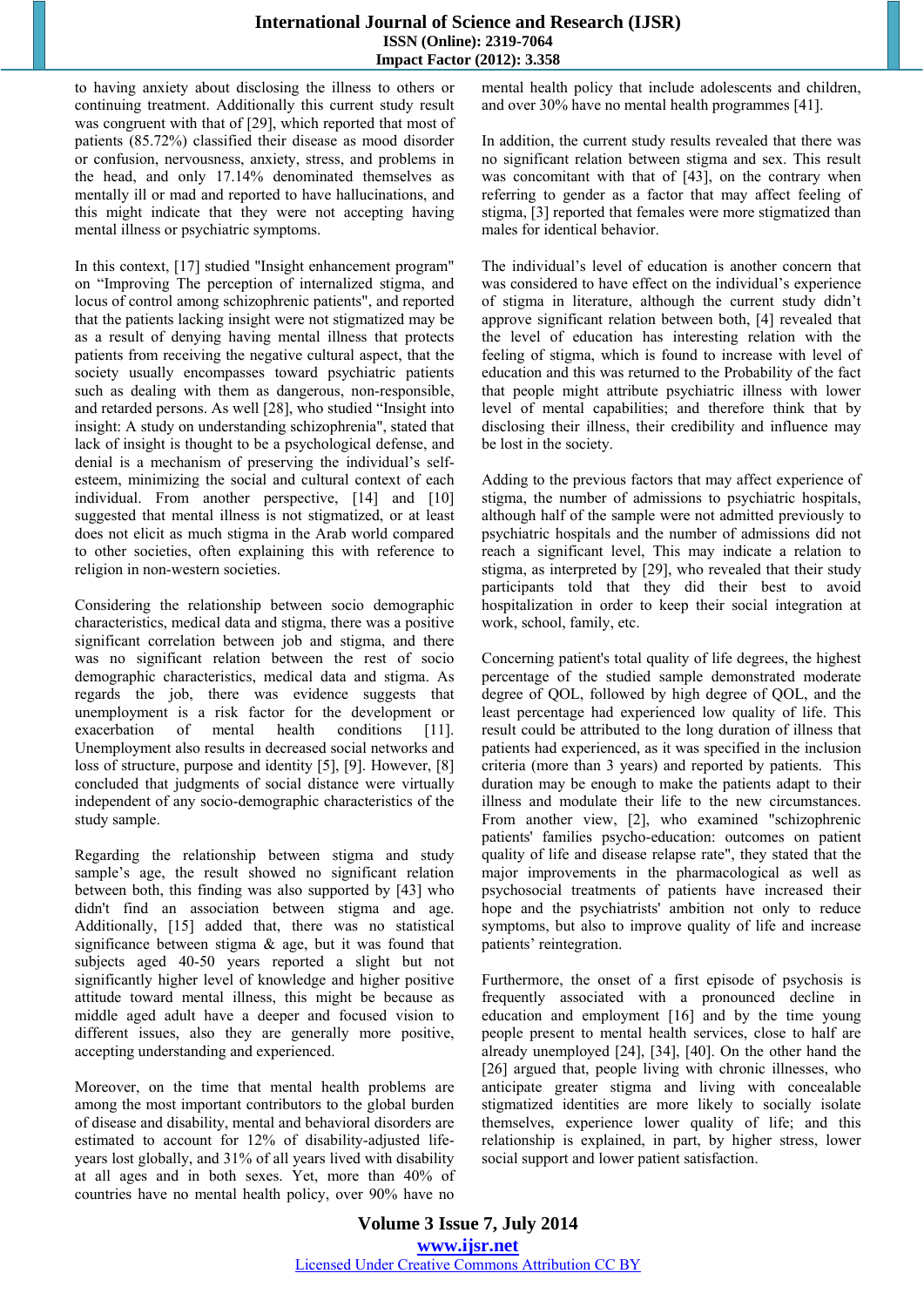As regards the correlation between stigma and total quality of life, quality of life is affected by stigma as revealed by the current study result, because of the burden put on the mentally ill people ranging from the negative attitude of public that they are faced by and social discrimination, ending by their fate in mental health treatment programs that are low funded and needs more and more enhancement, all of these barriers have their negative impact on the patient's quality of life. This result was congruent with [37], who reported that stigma is negatively associated with quality of life, additionally the impairment in social and leisure functioning associated with concerns about stigma has implications for the health and well-being of persons diagnosed as having bipolar illness. First, the extent and quality of social interactions have an important bearing on quality of life [20]. Second, research on social support has consistently shown that the absence of close or confiding relationships is associated with greater risk of relapse or non-remission among individuals with depression [39].

# **8. Conclusion**

The results of the current study revealed that, the studied sample had apparent high feeling of stigma regarding mental illness associated with moderate quality of life; this finding indicates that caring mentally ill people's quality of life and conveying no discriminatory attitude from health care system and all of the surrounding society will decrease their sense of stigma and affect positively their quality of life.

## **9. Recommendations and future scope of this study**

Based on the current findings, the following recommendations are suggested

#### **a) Practice Recommendations**

- Psychiatric institutions should play more roles not only in medical management of patients but also in promotion of their social life. Their life satisfaction, as well as all social activities that could improve the relationship and link between the patients and the institution.
- Planning and implementation of public health awareness programs to raise the orientation toward the nature of psychiatric disorders, this programs should reach all social classes and cultures in: schools, universities social clubs, religious institutions and mass media.
- Increase patient's awareness to certain issues could protect against more feelings of stigma like their role in relapse prevention, adequate social skills, and assumption of responsibility in life. This could be achieved through rehabilitative activities in psychiatric institutions.
- Mass media should exert role in de-stigmatization of psychiatric patients and psychiatric illness as well.

#### **b) Research Recommendations**

- Stigma and its sequelae should achieve a prominent place on the curriculum of all health service professionals and their student, and researchers.
- The coming researches should initially assess if the origin of the individual's stigma is public or self stigma to act on it accordingly in management.
- Health staff, administrative organizations of health, media should be included as a target of research as causative factors of stigma.
- Research in this area should include availability and the effectiveness of the applied management strategies, also the adherence of mentally ill people to it.

### **References**

- [1] Abou-Abdou, S., Habib, M., El- sheikh, E., and Elsayed, S., 2011. Attitude toward and Knowledge about Mental Illness in Port-Said City, Egypt, Egyptian. J. Psychiatry; 32 (1), 27-37.
- [2] Abolmagd, S., El Raay, l., Akram, A., Amin, M., Abdel Aziz, H. and El Lawindy, M., 2004. Schizophrenic Patients Families Psycho-Education: Outcomes on Patient Quality Of Life and Disease Relapse Rate, Egyptian Journal Of Psychiatry; 1(23), 59-74.
- [3] Al-Krenawi, A., Graham, J.R., & Kandah, J. 2000. Gendered Utilization Differences of Mental Health Services in Jordan, Community Mental Health Journal; 36 (5), 501–511.
- [4] Ansari, M.A., Ur-Rahman, R., Siddiqui, A.A., Jabeen, R., Qureshi, N.R., and Sheikh, A.A. 2008. Socio-Demographic Correlates of Stigma Attached to Mental Illness, JLUMHS September – December.
- [5] Bennett, D. 1970. The Value of Work in Psychiatric Rehabilitation, Social Psychiatry; 5, 224–230.
- [6] Burckhardt, C.S., Clark, S.R., Bennett, R. M. 1993. Fibromyalgia and Quality of Life: A Comparative Analysis, Journal of Rheumatology; 20, 475-479.
- [7] Byrne, P. 2000. Stigma of Mental Illness and Ways of Diminishing it, Advances in Psychiatric Treatment; (6): 65–72.
- [8] Coker, E.M. 2005. Selfhood and Social Distance: Toward A Cultural Understanding of Psychiatric Stigma in Egypt, Social Science & Medicine; (61):920-930.
- [9] Collis, M., & Ekdawi, M.Y. 1984. Social Adjustments in Rehabilitation. International Journal of Rehabilitation Research; 7, 259–272.
- [10] Dols 1992. M.W. Dols, Majnuun: The Madman in Medieval Islamic Society, Clarendon Press, Oxford.
- [11]Dooley, D. 2003. Unemployment, Underemployment and Mental Health: Conceptualizing Employment Status as a Continuum. American Journal of Community Psychology; 32, 9–20.
- [12]Eack, S.M., Newhill, C. E. 2007. Psychiatric Symptoms and Quality of Life in Schizophrenia: A Meta-Analysis, Schizophrenia Bulletin; 33 (5): 1225–1237.
- [13]El-Nady, M.T. 2002. Impact of Structured Nursing Intervention on Self Care Skills and Quality of Life of Schizophrenic Patients. In a Thesis Submitted in Partial Fulfillment of the Doctorate Degree in Psychiatric Nursing, Faculty of Nursing, Cairo University, 72, 73.
- [14]Fabrega, H., Fabrega, Jr. 1991. Psychiatric Stigma in Non-Western Societies, Comprehensive Psychiatry; 32(6), 534–551.
- [15] Fitzpatrick, R. 1999. Top line Results of Lansdowne Omnibus Survey in the Republic of Ireland the Changing Minds Campaign [data base online], Available from: http://www.irishpsychiatry.com/survey.
- [16] Goulding, S.M., Chien, V.H., & Compton, M.T. 2010. Prevalence and Correlates of School Drop-Out Prior to

### **Volume 3 Issue 7, July 2014 www.ijsr.net**